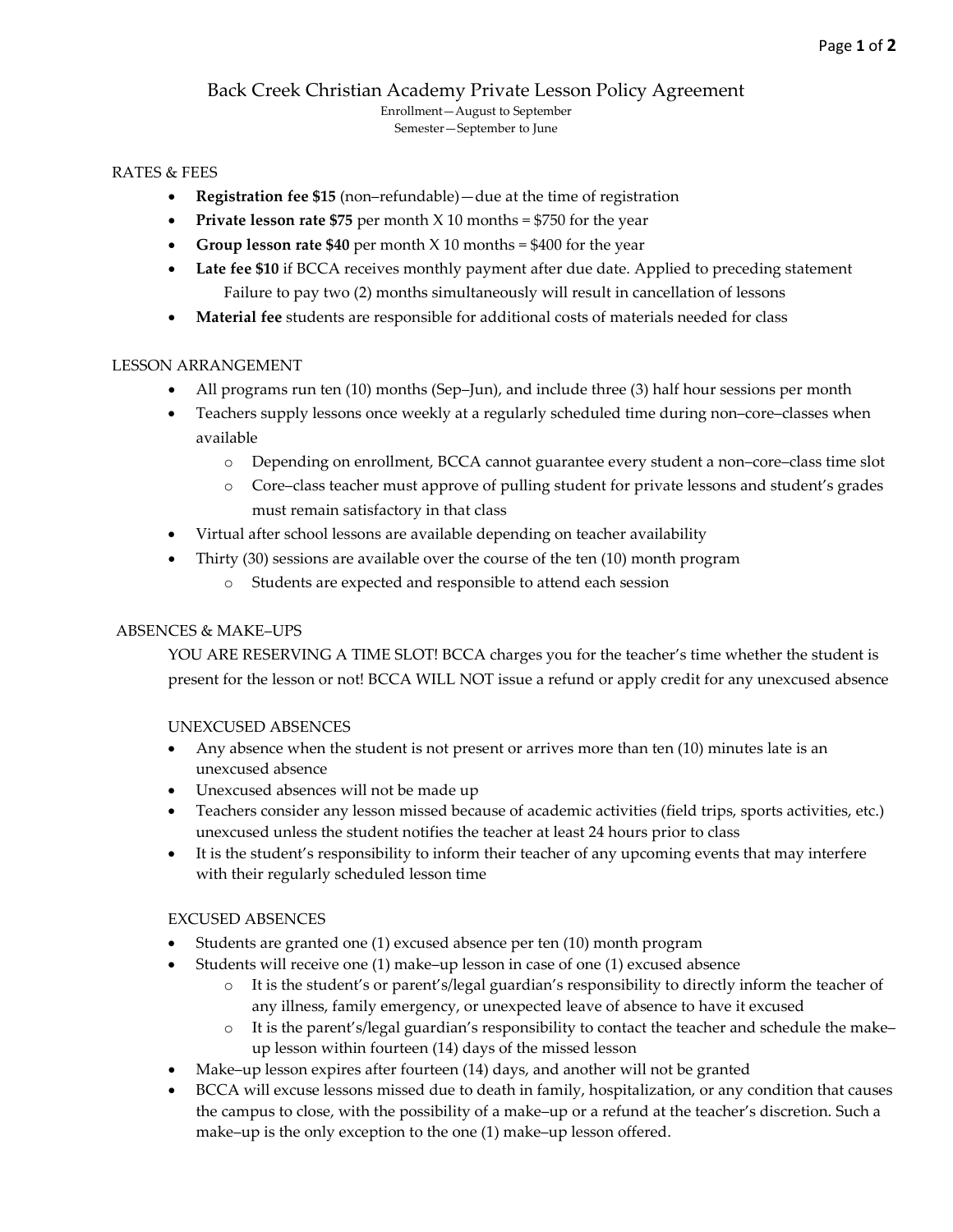#### Back Creek Christian Academy Private Lesson Policy Agreement

Enrollment—August to September Semester—September to June

#### TEACHER ABSENCES

- If the teacher is absent, it is the teacher's responsibility to either:
	- 1) Attempt to schedule a make–up lesson within 14 days of the missed lesson or
	- 2) Issue a refund or credit in the value of the missed lesson at the end of the semester

#### TRIAL LESSON PERIOD

- The first month of lessons is considered a trial to allow teachers time to evaluate the student's ability and to allow students to decide if they will continue, switch or drop the class
	- o In case of continuation, BCCA expects students to continue their classes for the rest of the 10– month program according to this agreement
	- o In case of a switch, student may switch to another private class of their choice, but he or she must continue that class for the rest of the 10–month program according to this agreement
	- o In case of a drop, the parent/legal guardian or legal guardian must notify the teacher of the drop
- Cancellation of lessons beyond the trial month requires consultation with student, parent/legal guardian, and teacher
	- o It is the parent's/legal guardian's responsibility to coordinate the cancellation consultation in such a case
- In the rare case a teacher believes a student is not ready for their class, the teacher will contact the parent/legal guardian or legal guardian to discuss the best course of action for the student. This might include postponing lessons, switching teachers or switching subjects

#### CONSIDERATIONS

- Teachers may suspend students for up to two (2) weeks, at the teacher's discretion, for behavioral issues
	- o Such action requires consultation with student, parent/legal guardian, and teacher
	- o In such a case, it is the teacher's responsibility to coordinate the suspension consultation
- If BCCA decides suspension is a suitable course of action, teachers will not offer make–up lessons for classes missed during suspension

I, the undersigned have read and agree with the terms of the private lesson policy:

Signature of responsible party 18 years or older

 $\frac{1}{\sqrt{20}}$  Date

Return to main office